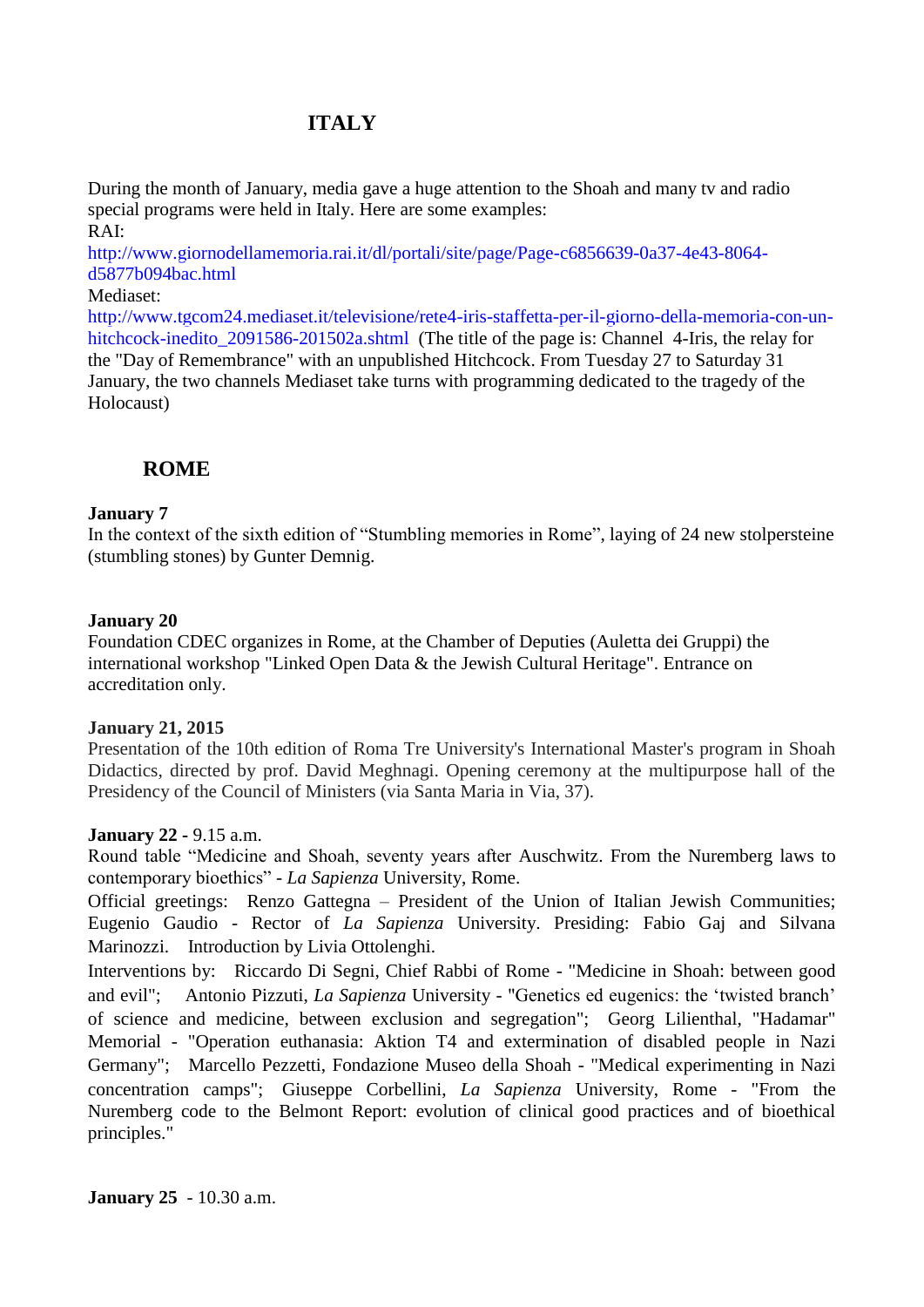Centro ebraico Il Pitigliani, via Arco de' Tolomei, 1 *Family memories. Youg people convey their grandparents' tales*. Fourth edition.

#### **January 25** – 6.00 p.m.

Casa del Cinema Documentary *La memoria che ritorna* by Claudio Della Seta 7.00 p.m. FIlm ' Night will fall' by Andreè Singer

January 26 - 9.00 p.m.

Auditorium Parco della Musica, Sala Santa Cecilia. Concert *Tutto ciò che mi resta* ("All that's left to me"). Starring Ute Lemper, Francesca Dego, Roby Lakatos, Myriam Fuks. Director: Tonino Battista. Narration: Marco Baliani. Edited by Francesco Lotoro. Internationally renowned artists play music composed during Nazi persecutions.

**26 gennaio -** 10.30 a.m. Auditorium dell'Antonianum *From Ashes to History* At the presence of rav Israel Meir Lau, former Chief Rabbi of Israel and survivor of Buchenwald extermination camp.

#### **January 27**

Official Celebration of International Holocaust Remembrance Day 2015 at the Chamber of Deputies, at the presence of Laura Boldrini, President fo the Chamber of Deputies, and Piero Grasso, President of the Senate. On invitation only.

January 28 - 8.30 p.m. Il Pitigliani – Centro Ebraico Italiano 'Meditate che questo è stato' Documentary film by Pietro Suber and Marco D'Auria about Piero Terracina's and Sami Modiano's lives.

February 2 - 8.00 p.m. Jewish Comnunity Center, Via Balbo 33 Antisemitism: words to tell it – the first of a series of events featuring rav Di Segni, Donatella Di Cesare, Valentina Colombo, Pierluigi Battista.

# **MILAN**

## **January 20**

- Organization by *CDEC (Center for Contemporary Jewish Research)* Cinema Orfeo: *Run boy run*, a movie by Pepe Danquart January 25 - Organization by *CDEC (Center for Contemporary Jewish Research)* Concert by Col HaKolot choir, at the Eden Theatre, Treviso, 4.30 p.m. January 27 - Organization by *CDEC (Center for Contemporary Jewish Research)* 8.00 p.m., Conservatory of Milan, Sala Verdi: Milano ricorda la Shoah. 70 years after Auschwitz's liberation, concert, reflections, testimonies. With Ferruccio de Bortoli, Alessandro Melchiorre, Rav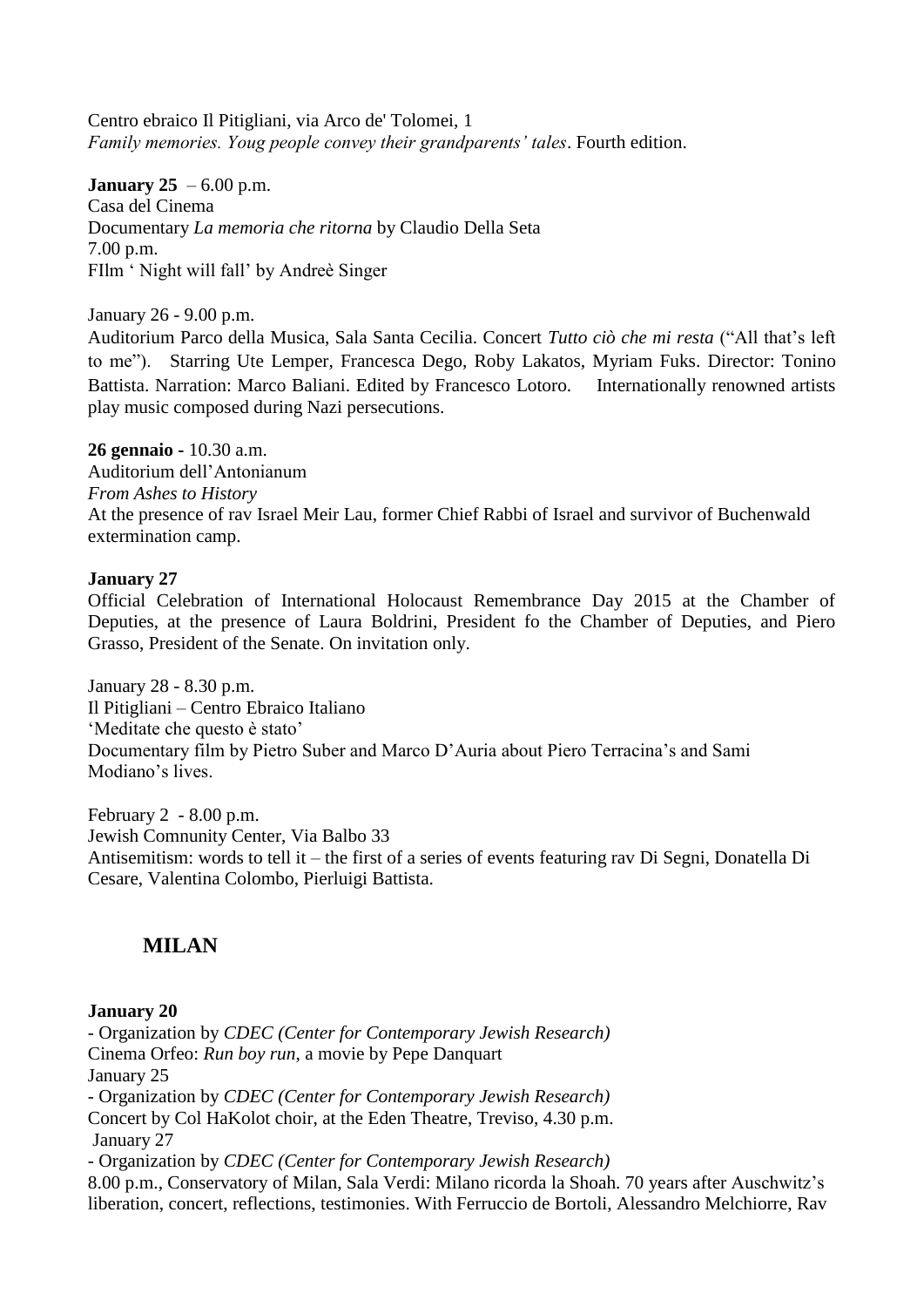Alfonso Arbib and the participation of Anna Nogara; moderation by Fiona Diwan.

# **January 25**

-Organization by *Shoah Memorial of Milan* 10.00 a.m.  $-6.45$  p.m.: guided and free visits. 8.30 p.m.: theatrical performance: *Che non abbiano fine mai…* by Eyal Lerner

# **January 26**

-Organization by *Shoah Memorial of Milan* 10.15 a.m.  $-6.30$  p.m.: guided and free visits. 11.00 a.m. – 1.00, 3.00, 5.00 p.m.: projection of *Olocausto: la fabbrica del male* 9.00 p.m., cinema San Fedele: projection of *Il rumore della memoria. Il viaggio di Vera dalla Shoah ai desaparecidos*.

-Organization by *Comitato Permanente Antifascista (Permanent Antifascist Committee)* 9.30 p.m. Laying of memorial crowns, speeches at the former Regina Hotel. With: Giuliano Banfi (ANED), Gino Morrone (FIAP), Walker Meghnagi (President of the Jewish Community of Milan), Danilo Margaritella (Segretary General UIL Milan and Province), Roberto Jarach (Vice-President of Union of Italian Jewish Communities), a representative of the Municipality. Coordination by Roberto Cenati, President of *Comitato Permanente Antifascista*.

-Organization by *Comitato Permanente Antifascista (Permanent Antifascist Committee)* 11.00 a.m., Royal Palace: meeting with high school students: *The importance of testimonies*. Coordination by Massimo Castoldi (chairman of Memory of Deportation Foundation). Greetings by the Mayor, Giuliano Pisapia. Interventions by Goti Bauer and Ines Figini (witnesses); Liliana Picciotto and Roberta Cairoli (historians).

## **January 27**

-Organization by *Shoah Memorial of Milan* 10.15 a.m.  $-6.30$  p.m.: guided and free visits. 8.00 p.m.: Commemoration concert at the Sala Verdi, G. Verdi Conservatory, Milan. -Organization by *Comitato Permanente Antifascista (Permanent Antifascist Committee) Concerto in Memoria* 8.30 p.m., Auditorium di Milano-Fondazione Cariplo, largo Gustav Mahler. Special concert for the International Holocaust Remembrance Day, in memory of the victims. -Organization by *Comitato Permanente Antifascista (Permanent Antifascist Committee)* Auditorium San Fedele *Back to Berlin* Ore 18.30, via Hoepli 3/A: Back to Berlin, video art by Raul Gabriel

## **January 29**

-Organization by *Shoah Memorial of Milan* 6 p.m. Remembrance of the deportation from Milan's Central Station (January 30, 1944), by Community of Sant'Egidio and the Jewish Community of Milan. Liliana Segre, survivor, will bring her testimony. Stazione Centrale – entrance from L.go Edmond J. Safra, 1 - former via Ferrante Aporti, 3

## February 2

-Organization by *Comitato Permanente Antifascista (Permanent Antifascist Committee)*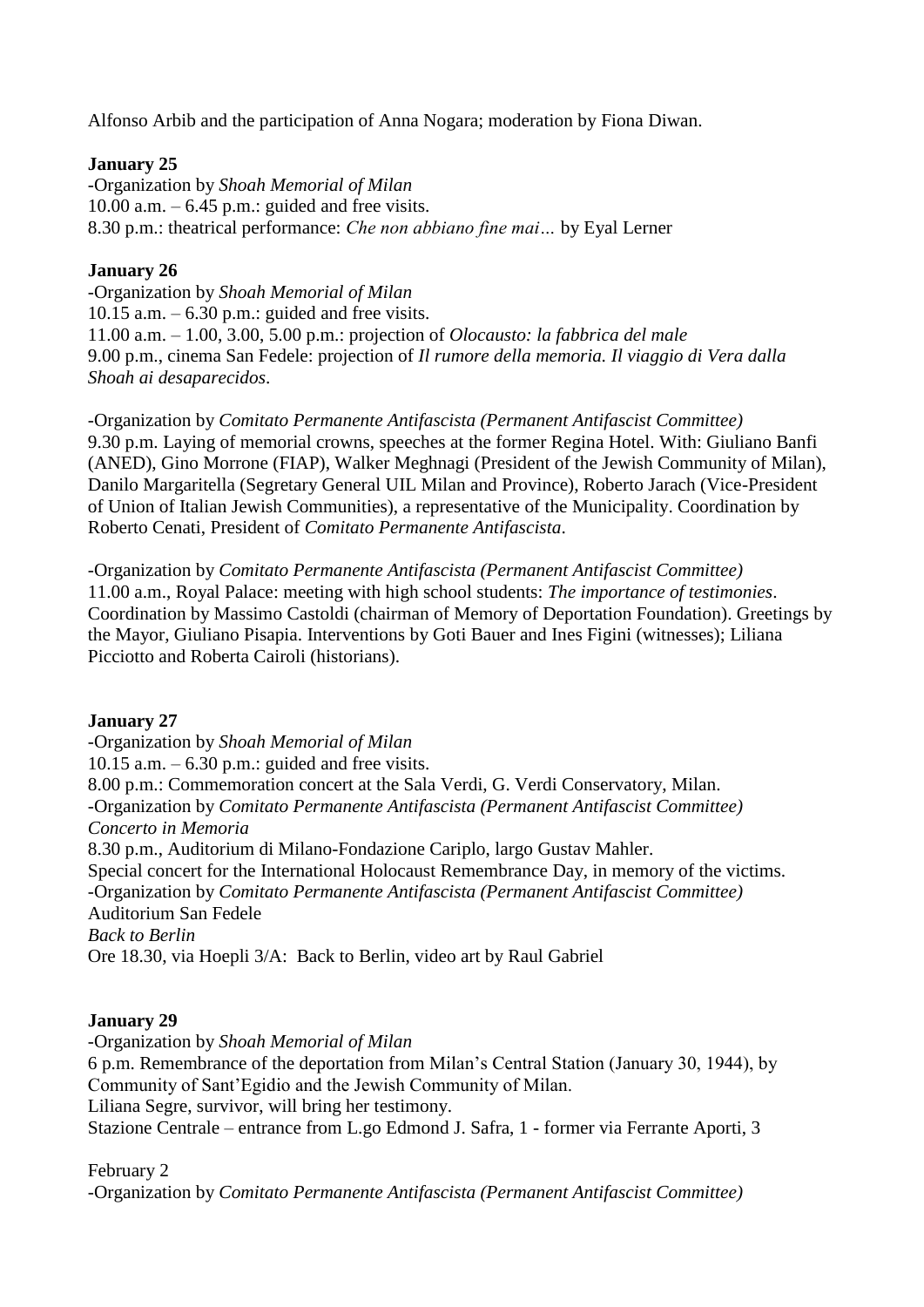*BELLA CIAO, MILANO! Honouring the Jewish Brigade* 9.00 p.m., Palazzo Isimbardi, via Vivaio 1 Lecture about the Jewish Brigade's contribution to Italy's liberation war.

# **ANCONA**

#### **January 27**

-Organized by *Amici della Musica*, in collaboration with *Regione Marche*, sponsored by the Jewish Community of Ancona:

10.30 a.m.: Open session at the Regional Council;

6.30 p.m., *Ridotto del Teatro delle Muse*: life and works of George Tador;

Ore 20.30 *Teatro delle Muse*: Marino Sinibaldi presents the Remembrance Day Celebration's live coverage;

Ore 21.30 *Teatro delle Muse*: absolute premiere of *I sopravvissuti* ("the survivors").

-Organized by Anpi (National Association of Italian Partisans) Ancona: Ancona Train Station: from 22.01.15, 5.30 p.m.: presentation of the exhibition *1938 – 1945 La persecuzione degli Ebrei in Italia: documenti per una storia*; 26.01.15, 5.00 p.m.: *Mai più* ("Never again"), Passages of memory along the train to Auschwitz;

27.01.15, 3.00 p.m.: Meeting with the Jewish Community of Ancona

# **BOLOGNA**

JEWISH MUSEUM OF BOLOGNA Via Valdonica 1/5

## **January 25**

Opening of the exhibition *A LEZIONE DI RAZZISMO. Scuola e libri durante la persecuzione antisemita in Italia* ("LESSONS IN RACISM. School and books during the Antisemitic persecution in Italy" – open Jan 25 - Mar 8)) - 11.00 a.m.: presentation - 3.30 p.m.: guided tour

in collaboration with: Fondazione Ambron Castiglioni, Firenze Indire - Istituto Nazionale di Documentazione, Innovazione e Ricerca Educativa Jewish Community of Bologna

Free entrance

Reservation and guided school tours: Patrizia Panigali - Aula didattica MEB tel (+39) 051.6569003 fax (+39) 051.235430 [didattica@museoebraicobo.it](mailto:didattica@museoebraicobo.it)

# **CARPI-FOSSOLI**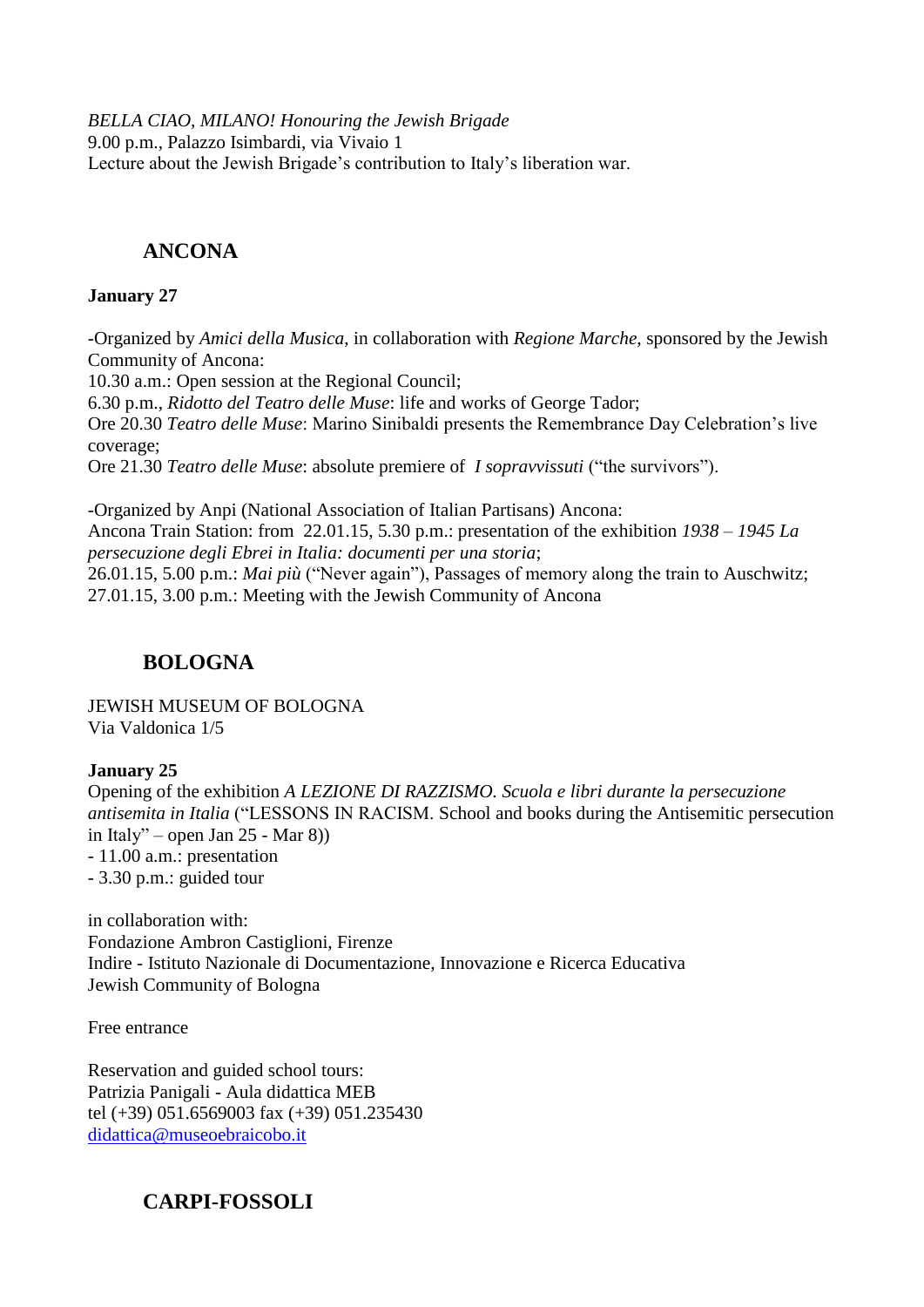**Tenth anniversary of the project "A train to Auschwitz", 2005-2014: a ten-years-long journey".** The Foundation ex-Campo Fossoli has been enforcing the project "A train to Auschwitz" for ten years, involving more than 5000 boys and girls in a structured training program.

#### **January 24**

Loria auditorium: the documentary movie "A journey lasting ten years" will be shown: through the voice of some protagonists, the history of the project "A train to Auschwitz" will be told. Produced by Foundation ex-Campo Fossoli, direction by Federico Baracchi and Roberto Zampa.

Opening of the exhibition "Images from the silence. The first Italian exhibition about Nazi concentration camps, 1955-1960", by Fondazione ex-Campo Fossoli, Istituto Storico di Modena and Anpi (National Association of Italian Partisans).

#### **January 25**

Former synagogue: inauguration of the photo exhibition "A journey lasting ten years". Furthermore, the students' texts will be published online on [www.fondazionefossoli.org.](http://www.fondazionefossoli.org/)

#### **January 27**

Municipal Theatre: **Brundibàr**, from Hans Krasa's theatre play, first performed in the concentration camp of Terezin on June 23, 1944. In collaboration with the Municipality of Carpi, Musical Studies' Institute Vecchi-Tonelli and polytechnic school Leonardo Da Vinci.

# **CASALE MONFERRATO**

Jewish Community of Casale Monferrato - Vicolo Olper

**January 27**  3.30 p.m., Sala Carmi Book presentation Meeting about the unlistened witnesses in the years of WWII: Jan Karski's example. Presentation of Karski's autobiography "My testimony before the world", Adelphi publishings.

5.00 p.m. Kindling of Lights of Memory.

6.00 p.m., Sala Carmi Projection of movie "Liars – mutevoli verità", by students and teacher of intermediate school *Don Milani* of Ticineto.

# **CORREGGIO**

LA SELVA OSCURA – "The dark Forest"

Correggio, "Il Correggio" Museum, Jan 17 – Feb 15, 2015 Inauguration: Sunday Jan 18, 5.00 p.m.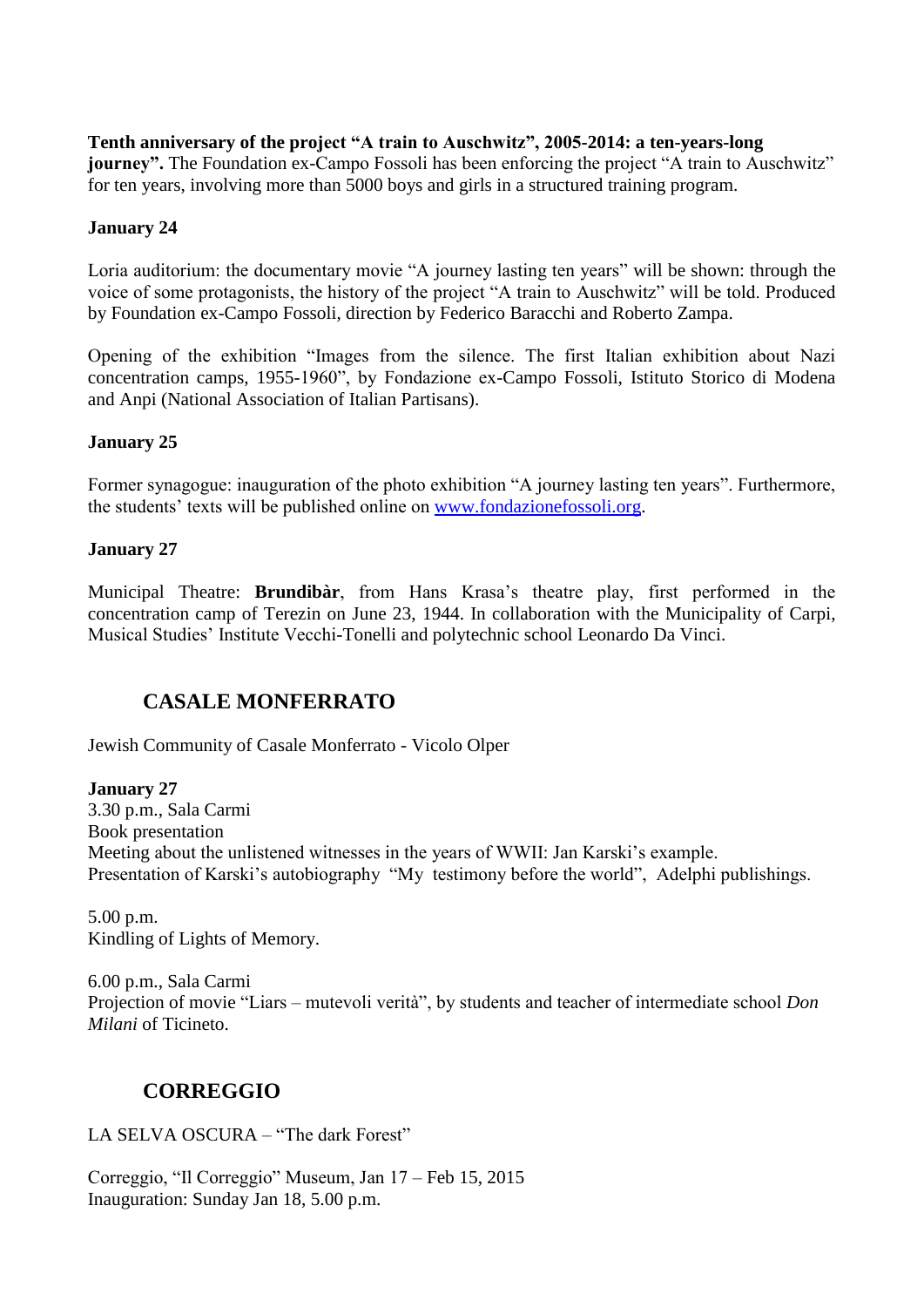Collective exhibition featuring works by:

Alessandro Bazan, Fulvio di Piazza, Kim Dorland, Manuel Felisi, Giovanni Frangi, Fabio Giampietro, Hyena, Giorgio Linda, Raffaele Minotto, Luca Moscariello, Barbara Nahmad, Simone Pellegrini, Pierluigi Pusole, Tobia Ravà, Max Rohr, Hana Silberstein.

by Margherita Fontanesi

The exhibition will be open till Feb 15, 2015, Sat 3.30 p.m. - 6.30 p.m, Sun 10.00 a.m. - 12.30 and 3.30 p.m 6.30 p.m. On January 27, special opening 3.30p.m. - 6.30 p.m. Free entrance. For information and school tours reservations: tel. 0522 691806. museo@comune.correggio.re.it, www.museoilcorreggio.org. Catalogue by Vanilla Edizioni

Per informazioni: Museo "Il Correggio" Palazzo dei Principi Piazza Cavour, 7 Correggio (RE) Tel. 0522 691806 museo@comune.correggio.re.it www.museoilcorreggio.org

# **FANO**

January 27, 2015

# Morning:

The Municipal Council, together with the schools, will attend the presentation of the book "Memme Bevilatte salvata da Teresa", with the presence of: Italo Arcuri (journalist and author of the book), Memme Bevilatte, aka Miriam Dell'Ariccia, (the book's protagonist), Felice Giovannucci, son of Teresa Giovannucci (the lady that hid, through the whole Nazi occupation of Italy, the child and seven more people from her family, later recognized as a "Righteous among the Nations" by the State of Israel) and Maurizio Ascoli, president of Rome's Aned (National Association of Ex-Deported People).

The same book will be presented again in the afternoon, at the Mediateca Montanari. A plaque will be placed on the Municipality's palace remembering the hospitality offered by Fano in 1946-48 to some 150 survivors of extermination camps, that specialized in maritime activities and built in our port a ship that, in 1948, sailed to the newborn State of Israel.

# **FERRARA**

(Events by *Fondazione Museo nazionale dell'Ebraismo Italiano e della Shoah di Ferrara*) **January 25**, 10.00 a.m.

Sala dell'Imbarcadero, Estense Castle

Opening of the exhibition *Traces, words, signs: the roots of future*, by students of Art School "D.Dossi", award ceremony for students that participated in the competition regarding the same theme.

**January 26**, 3.00 p.m.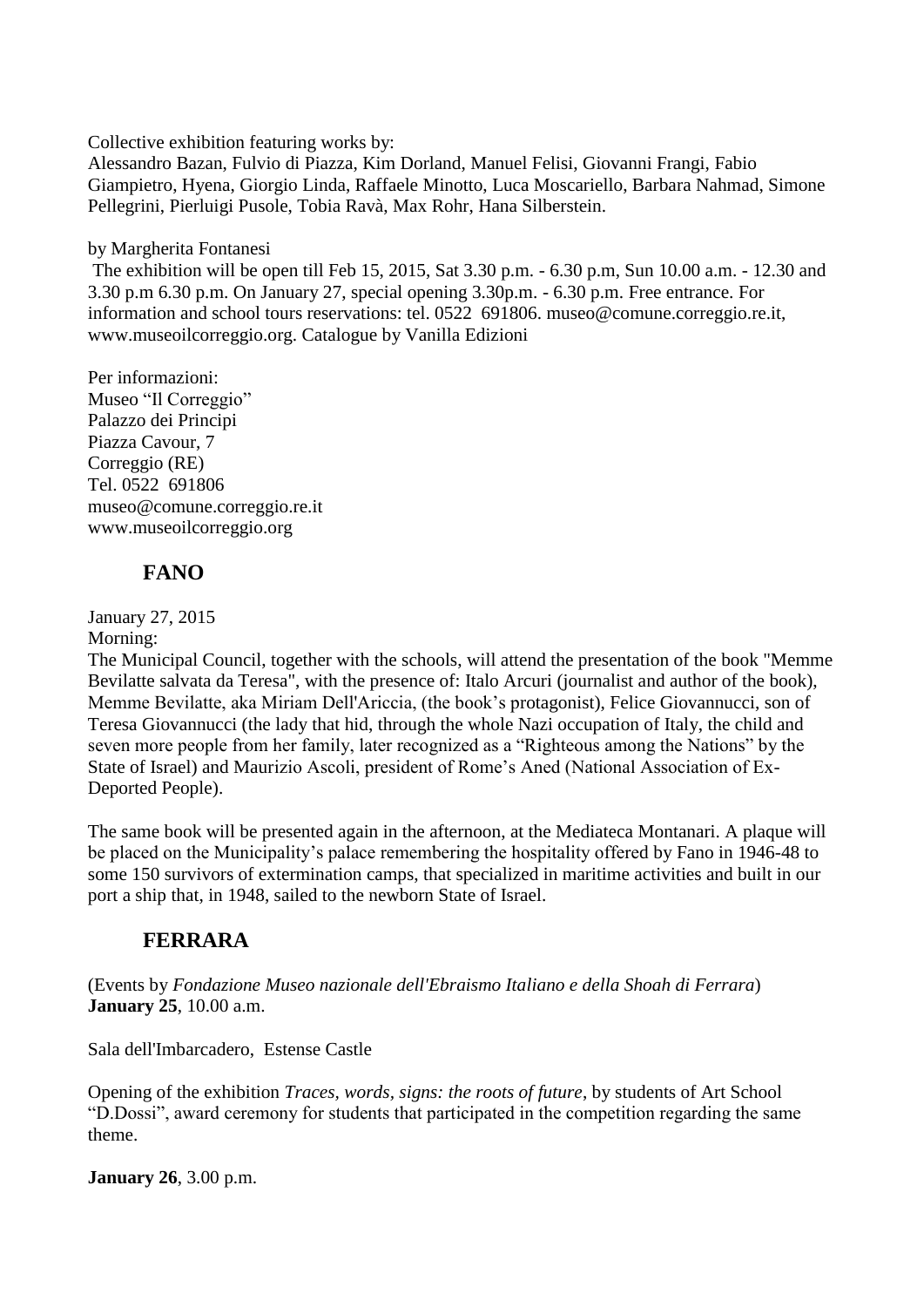MEIS meeting hall - Via Piangipane , 81

Continuing education course for teachers by Laura Fontana (Representant of *Memorial de la Shoah* in Italy): *Regarding Auschwitz. The place's history and memory, among simboli representations, moral lessons and some deviations in Shoah teaching.*

January 30, 11.00 a.m.

Guided walk from the Estense Castle to the MEIS

"Places of the anti-Jewish persecution, Ferrara 1943 – 1945". APP realized by *Istituto di Storia Contemporanea* within the frame of the *ResistenzaMappe* regional project. At the end of the walk, guided visit to the exhibition *Torah, source of life. The collection of the Jewish Community of Ferrara's museum.*

# **FLORENCE**

#### **January 24 and 25**

**5TEATRO DI RIFREDI**, **:** International Visual Theatre **ORTO-DA THEATRE GROUP (Israel)** STONES, a brainchild of Yinon Tzafrir; by Yifat Zandani Tzafrir, director: Yinon Tzafrir, Daniel Zafrani; starring Avi Gibson Bar-el, Motty Sabag, Hila Spector, Nimrod Ronen, Michael Marks, Yinon Tzafrir, scenery: Miki Ben Knaan; costumes and props Tova Berman, music Daniel Zafrani, Yinon Tzafrir; lights Ury Morag, artistic consulence Avi Gibson Bar-El **in collaboration with the Jewish Community of Florence and UCEI - Unione delle Comunità Ebraiche Italiane - DEC Dipartimento Educazione e Cultura UCEI**

**January 19-23**  The train of the memory – hundred students visits Auschwitz

## GENOA

**January 22**, 11.00 a.m. Genoa, Regional Council - Via D'Annunzio, 40

Solemn session of Liguria's Legislative Assembly OFFICIAL CELEBRATION of the DAY OF REMEMBRANCE

Greetings: President Michele Boffa Official speakers: Elisa Della Pergola and Piero Dello Strologo. Witnesses. Award ceremony of the 8th edition of the High Schools' regional contest "27 gennaio: Giorno della Memoria"

**January 27**, 10.30 a.m.

Genoa, Palazzo Ducale Sala del Maggior Consiglio Piazza Matteotti

REMEMBRANCE DAY: OFFICIAL CEREMONY

Greetings by the Authorities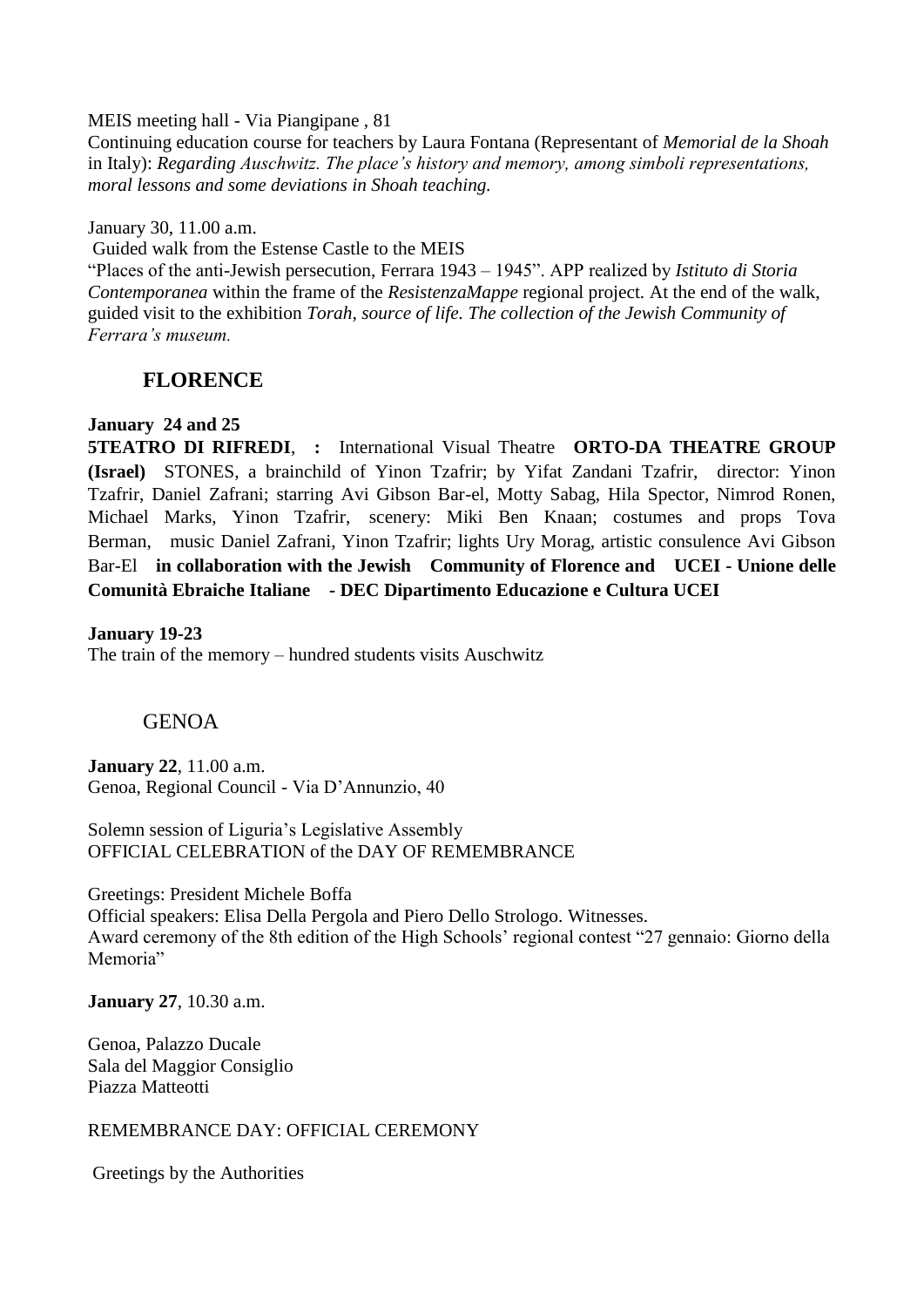Official speech: Bruno Maida - Università di Torino Award ceremony of the contest "I giovani ricordano la Shoah", for schools.

Delivery of certificates to "Heirs of ANED" – Presentation: Carla Peirolero

**January 23**, 11.00 a.m.

Genoa – Jewish Museum - Via Bertora, 6 Exhibition opening:*Domani scriverai ancora…Sulle tracce di Anne Frank*

By: Jewish Community of Genoa, Anne Frank Foundation Basel, in collaboration with Primo Levi Cultural Center. The exhibition will stay open till March 19. Info: 010/8391513

**January 28**, 5.45 p.m.

Palazzo Ducale - Sala Camino *The past in me* Memories of a Warsaw Ghetto fighter Intervention by: David Meghnagi By: Primo Levi Cultural Centre, in collaboration with the Jewish Community of Genoa.

**February 12**, 9.00 a.m. - 5.00 p.m. Aula Magna Albergo dei poveri *Shoah and political deportation. Historical reflections and a film*

Day of studies. During the morning, in-depth interventions by università teachers; in the afternoon, projection of Dennis Gansel's movie *The Wave* (2008).

Department of Political Sciences of Genoa University, in collaboration with Ilsrec.

**February 16,** 5 p.m. Palazzo Doria Spinola – Salone Consiglio Provinciale Largo E. Lanfranco, 1 Specificity of the Buchenwald lager. Reflections by a witness, Gilberto Salmoni. By Aned, in collaboration with Ilsrec and Goethe Institut-Genua

**February19**, 2.30 p.m. Cassini Scientific High School - Via Galata, 34 Regional workshop on Shoah Teachings, by the Regional School Office, in collaboration with the Jewish Community of Genoa and ANED "Negationism and new forms of racism"- Claudio Vercelli Info: 010/8331246 - 010/8391513

# **LIVORNO (LEGHORN)**

International Holocaust Remembrance Day 2015 Events organized with the participation of the Jewish Community of Leghorn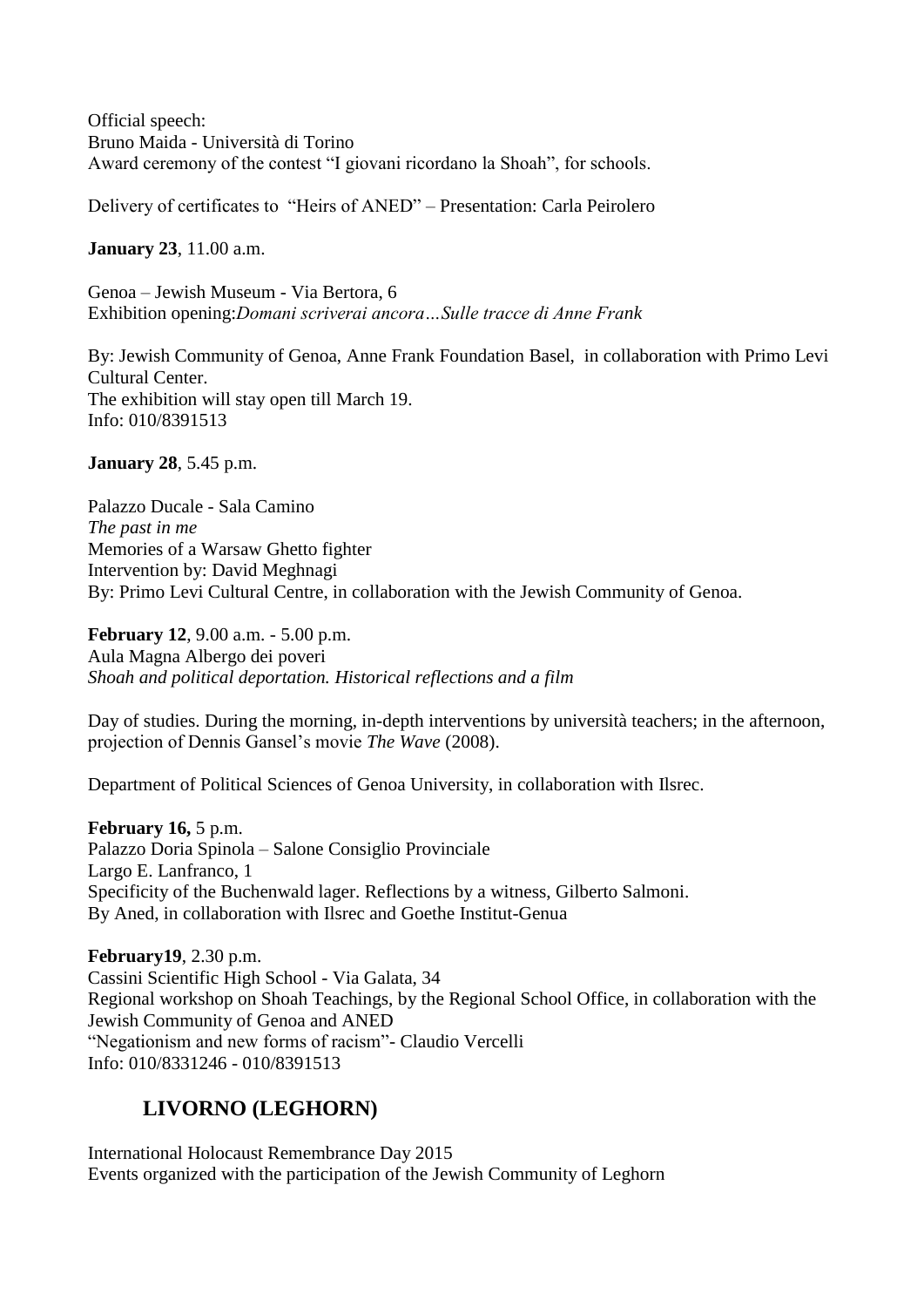# **January 15**

**ISTORECO** 

Training day for teachers: "70 years after the opening of Auschwitz's gates…"

# **January 26**

SANT'EGIDIO Laying of two *stolpersteine* ("stumbling stones") in memory of the Bueno family – parade with students; 10.30 a.m.: High school students meet Edi Bueno 12.00: Central Market: Homage to Dino and Dina at *Pietre* 6.00 p.m.: Silent march Municipality –Synagogue – Interventions . Chanukkiah kindling;

# **January 27**

JEWISH COMMUNITY – LEGHORN MUNICIPALITY Laying of a crown at the cemetery 9.00 a.m.: *Lupi* Jewish Cemetery: Homage to victims of extermination camps

PREFECTURE – LIONS' CLUB – JEWISH COMMUNITY – ANPI – With the participation of "G. Borsi" intermediate school, present: 11.00 a.m: The Shoah of children – book presentation – Ventura Choir "G. Borsi" School Choir – Interventions – Award ceremony.

# **January 26**

MUNICIPALITY OF ROSIGNANO Meeting with schools at the Solvay Theatre 9.30 a.m.: Speeches about Genocide of Jews and Armenians , by prof. Panessa and MP Fiano. Movie: The Corageous Heart of Irena Sendler.

## **January 27**

MUNICIPALITY OF PIOMBINO Book presentation: "Racial persecutions in Cornia Valley".

# **PESARO**

January 27

Synagogue opened to the public (Via delle Scuole): 10-12 a.m., 4-7 p.m.

Through January and February, Sistema Museo (handler of municipal museums on the Municipality's behalf) offers an educational path for schools of every age and degree. The path is titled "The Seed of Hate", and, taking inspiration in the Holocaust, it reflects on the exigence, today extremely important, of knowing and respecting differences. It includes a guided tour to Pesaro's synagogue. Tel: 071 202638